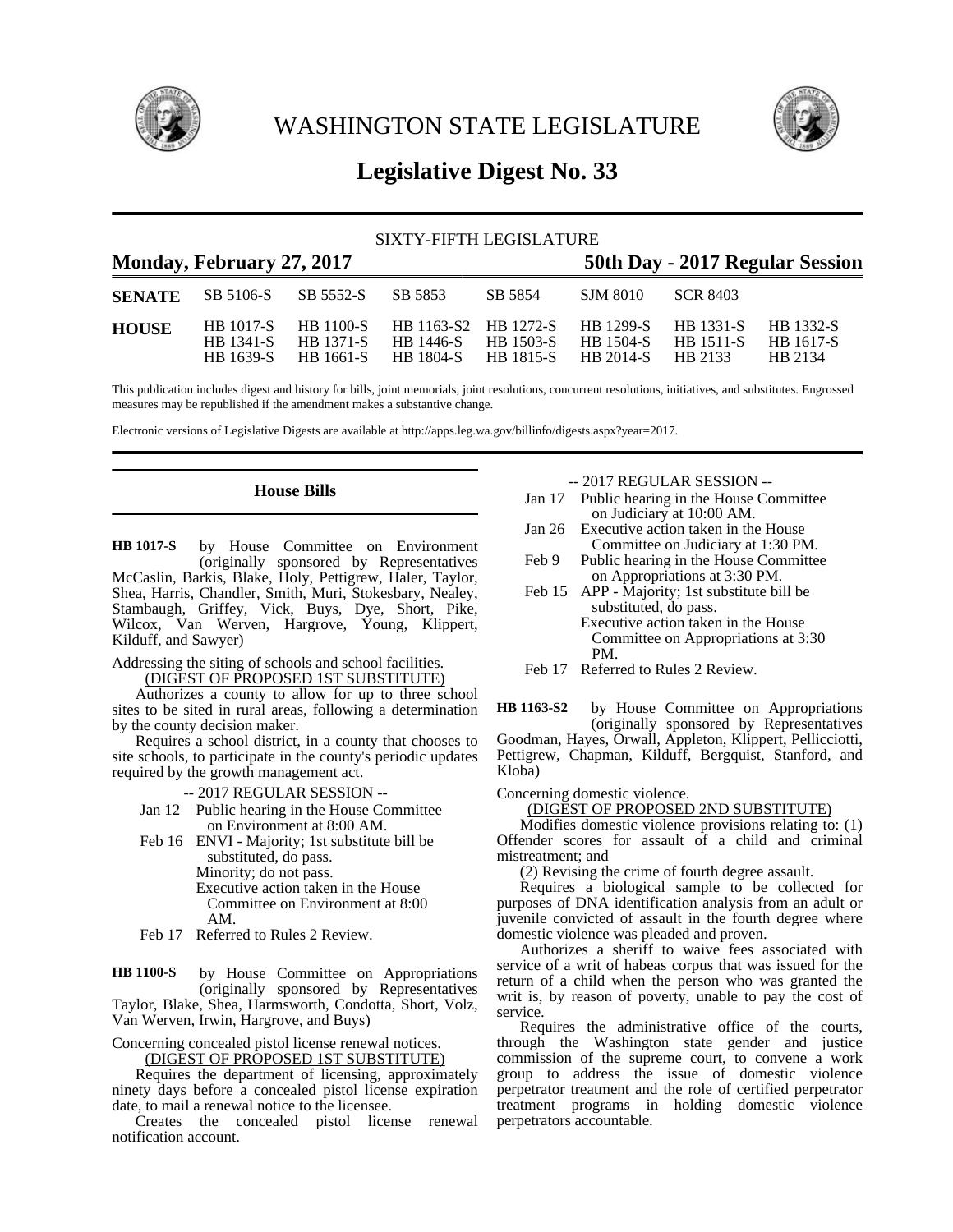Creates the Washington domestic violence risk assessment work group to study how and when risk assessment can best be used to improve the response to domestic violence offenders and victims and find effective strategies to reduce domestic violence homicides, serious injuries, and recidivism that are a result of domestic violence incidents in the state.

Requires the Washington state gender and justice commission, in collaboration with the Washington state coalition against domestic violence and the Washington State University criminal justice program, to coordinate the work group and provide staff support.

Requires individual licensees to complete a one hour domestic violence and sexual assault awareness training course approved by the department of licensing upon renewal or reinstatement of a license for cosmetology, hair design, barbering, manicuring, or esthetics.

-- 2017 REGULAR SESSION --

- Jan 16 Public hearing in the House Committee on Public Safety at 1:30 PM.
- Jan 19 Executive action taken in the House Committee on Public Safety at 8:00 AM.
- Feb 8 Public hearing in the House Committee on Appropriations at 3:30 PM.
- Feb 15 APP Majority; 2nd substitute bill be substituted, do pass. Minority; do not pass. Minority; without recommendation. Executive action taken in the House Committee on Appropriations at 3:30 PM.
- Feb 17 Referred to Rules 2 Review.

by House Committee on Transportation (originally sponsored by Representatives Harmsworth, Orcutt, Bergquist, Rodne, Muri, Stokesbary, MacEwen, Condotta, and Young) **HB 1272-S**

Creating a motor vehicle registration hiatus for certain motor vehicles that are not operated on public roads.

<u>(DIGEST OF PROPOSED 1ST SÚBSTITUTE)</u>

Creates the motor vehicle registration hiatus pilot project in the department of licensing to determine the impacts on revenue to the department when implementing a motor vehicle registration hiatus program.

Allows a registered owner to apply for a vehicle registration hiatus to the department of licensing, county auditor, or other appointed agent or subagent which relieves the registered owner of the legal obligation to obtain an original vehicle registration upon acquiring a motor vehicle or renew the registration before it expires.

Requires an applicant to pay a filing fee and a service fee.

Expires January 31, 2020.

-- 2017 REGULAR SESSION --

- Jan 25 Public hearing in the House Committee on Transportation at 3:30 PM.
- Feb 15 TR Majority; 1st substitute bill be substituted, do pass. Executive action taken in the House Committee on Transportation at 3:30
	- PM.
- Feb 17 Referred to Rules 2 Review.

by House Committee on Environment (originally sponsored by Representatives Blake, Manweller, Pettigrew, Dent, Robinson, Chapman, Buys, Kretz, Haler, and Irwin) **HB 1299-S**

Including cattle feedlots implementing best management practices within the statutory exemption for odor or fugitive dust caused by agricultural activity.

#### (DIGEST OF PROPOSED 1ST SUBSTITUTE)

Revises the Washington clean air act to exempt cattle feedlots, with operational facilities that have an inventory of at least one thousand cattle in operation between June 1st and October 1st, where vegetation forage growth is not sustained over the majority of the lot during the normal growing season, from requirements for odor or fugitive dust caused by agricultural activity.

Expands the definitions of "agricultural activity" and "good agricultural practices" as they apply to cattle feedlots.

-- 2017 REGULAR SESSION --

- Jan 23 Public hearing in the House Committee on Environment at 1:30 PM.
- Feb 16 ENVI Majority; 1st substitute bill be substituted, do pass. Executive action taken in the House Committee on Environment at 8:00 AM.

Feb 17 Referred to Rules 2 Review.

by House Committee on Transportation (originally sponsored by Representatives Kilduff, Muri, and Appleton) **HB 1331-S**

Concerning county ferry districts.

#### (DIGEST OF PROPOSED 1ST SUBSTITUTE)

Requires the legislative authority of a county who intends to create a ferry district in only a portion of the county to: (1) Submit a proposition to create the ferry district, at the next general election, to the voters in the portion of the county where the ferry district is intended to be created; or

(2) Publish notice of the intention to create a ferry district, in one or more newspapers of general circulation within the county, by February 1st of the year in which the ferry district is to be created.

Allows a county ferry district to: (1) Construct, purchase, operate, and maintain any ferries or wharves at certain locations; and

(2) Incur general indebtedness, and issue general obligation bonds, to finance the construction, purchase, and preservation of any ferries and associated terminals.

| $-2017$ REGULAR SESSION $-$                  |
|----------------------------------------------|
| Jan 30 Public hearing in the House Committee |

on Transportation at 3:30 PM. Feb 15 TR - Majority; 1st substitute bill be

> substituted, do pass. Minority; do not pass. Executive action taken in the House Committee on Transportation at 3:30 PM.

Feb 17 Referred to Rules 2 Review.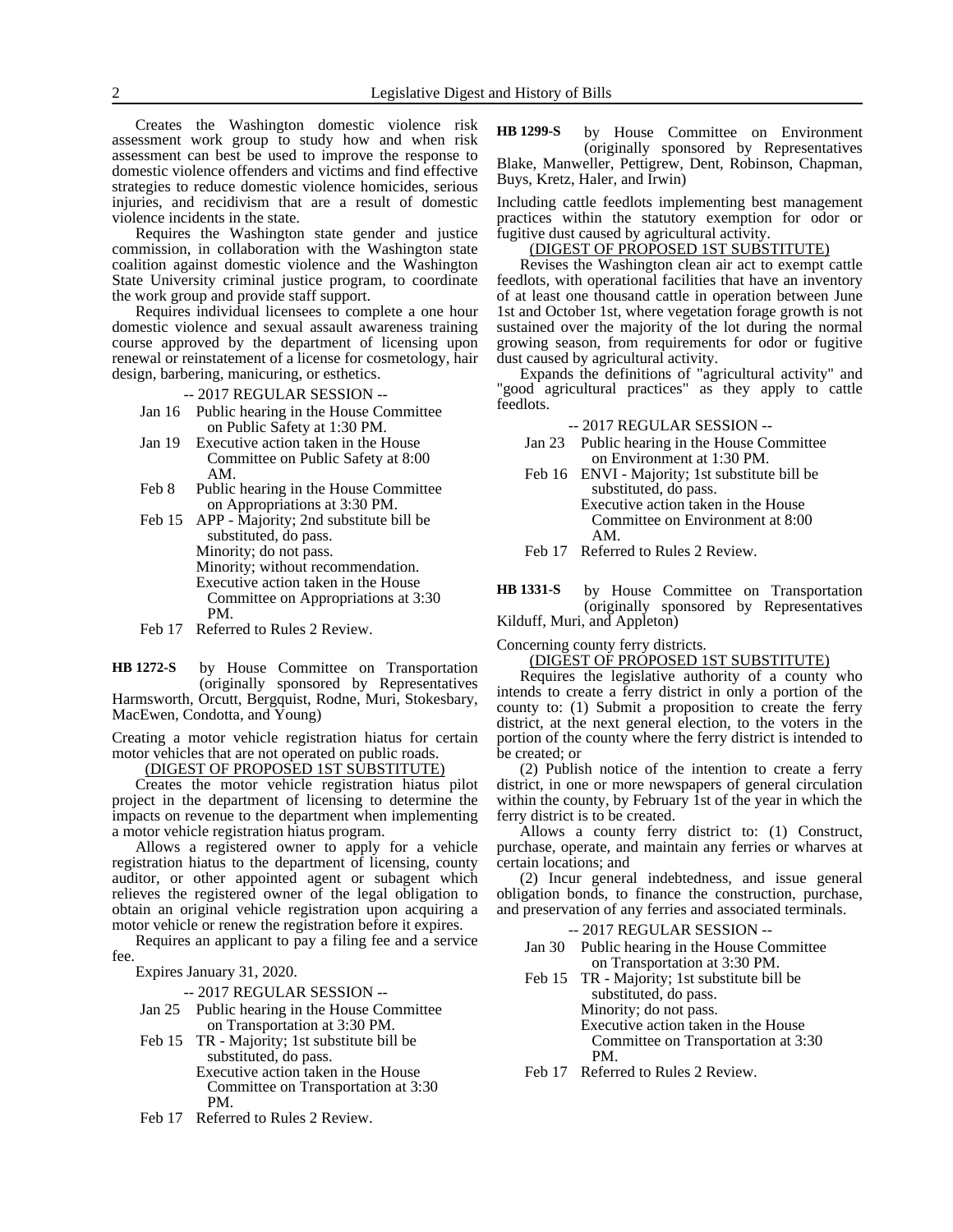by House Committee on Transportation (originally sponsored by Representatives Fey, Stambaugh, and Jinkins) **HB 1332-S**

Concerning dangerous objects on county roads and bridges.

(DIGEST OF PROPOSED 1ST SUBSTITUTE)

Addresses required actions by a county with regard to dangerous objects and other public nuisances on county roads and bridges.

-- 2017 REGULAR SESSION --

- Feb 8 Public hearing in the House Committee on Transportation at 3:30 PM.
- Feb 15 TR Majority; 1st substitute bill be substituted, do pass. Minority; do not pass. Minority; without recommendation. Executive action taken in the House Committee on Transportation at 3:30 PM.
- Feb 17 Referred to Rules 2 Review.

by House Committee on Education (originally sponsored by Representatives Bergquist, McCaslin, Stonier, Muri, and Pollet) **HB 1341-S**

Concerning professional certification for teachers and school administrators.

(DIGEST OF PROPOSED 1ST SUBSTITUTE)

Requires the professional educator standards board to adopt rules: (1) For professional administrator certification that are substantially similar to the professional development credit option for professional teacher certification; and

(2) That provide three options for professional certification for teachers that meet certain requirements.

Creates the professional educator collaborative to: (1) Review the integration of, and smooth the transitions between, educator certificates; and

(2) Make recommendations on how to improve and strengthen the pathways that lead to highly effective educators at each level of the public school system.

-- 2017 REGULAR SESSION --

- Feb 7 Public hearing in the House Committee on Education at 1:30 PM.
- Feb 14 Executive session scheduled, but no action was taken in the House Committee on Education at 1:30 PM.
- Feb 16 ED Majority; 1st substitute bill be substituted, do pass. Executive action taken in the House

Committee on Education at 8:00 AM. Feb 17 Referred to Appropriations.

- Feb 23 Public hearing in the House Committee on Appropriations at 1:30 PM.
- Feb 24 Executive session in the House Committee on Appropriations at 10:00 AM.

by House Committee on Transportation (originally sponsored by Representatives **HB 1371-S**

Farrell, Lovick, Haler, Harris, Clibborn, Orwall, Kagi,

Robinson, Appleton, Ryu, Goodman, Tarleton, Gregerson, Sells, Ormsby, and Cody)

Modifying the infraction of and penalties for distracted driving.

#### (DIGEST OF PROPOSED 1ST SUBSTITUTE)

Revises distracted driving provisions with regard to portable electronic devices which are defined as a device that is capable of wireless communication or electronic data retrieval and is not manufactured primarily for handsfree use in a motor vehicle.

-- 2017 REGULAR SESSION --

- Feb 9 Public hearing in the House Committee on Transportation at 3:30 PM.
- Feb 15 TR Majority; 1st substitute bill be substituted, do pass. Minority; do not pass. Minority; without recommendation. Executive action taken in the House Committee on Transportation at 3:30 PM.

Feb 17 Referred to Rules 2 Review.

by House Committee on Transportation (originally sponsored by Representatives Blake, Condotta, Orcutt, and Muri) **HB 1446-S**

Concerning registration enforcement for off-road vehicles and snowmobiles.

## (DIGEST OF PROPOSED 1ST SUBSTITUTE)

Requires the department of licensing to notify, by certified mail with return receipt requested, purchasers of warranties of off-road vehicles and snowmobiles that are not properly registered in the state.

States that it is a gross misdemeanor for a resident to knowingly fail to: (1) Apply for a Washington state certificate of title for, or register, an off-road vehicle within fifteen days of receiving or refusing a notice issued by the department of licensing; and

(2) Register a snowmobile within fifteen days of receiving or refusing a notice issued by the department of licensing.

Requires motorsports vehicle manufacturers to report to the department of licensing a listing of motorsports vehicle warranties for off-road vehicles and snowmobiles sold to this state's residents by out-of-state motorsports vehicle dealers in the previous calendar year.

#### -- 2017 REGULAR SESSION --

- Feb 2 Public hearing in the House Committee on Transportation at 3:30 PM.
- Feb 15 TR Majority; 1st substitute bill be substituted, do pass.

Executive action taken in the House Committee on Transportation at 3:30 PM.

Feb 17 Referred to Rules 2 Review.

by House Committee on Environment (originally sponsored by Representatives Short, Taylor, Van Werven, Buys, Haler, Kraft, and Hargrove) **HB 1503-S**

Preventing unfunded mandates involving on-site sewage systems from affecting local governments and property owners.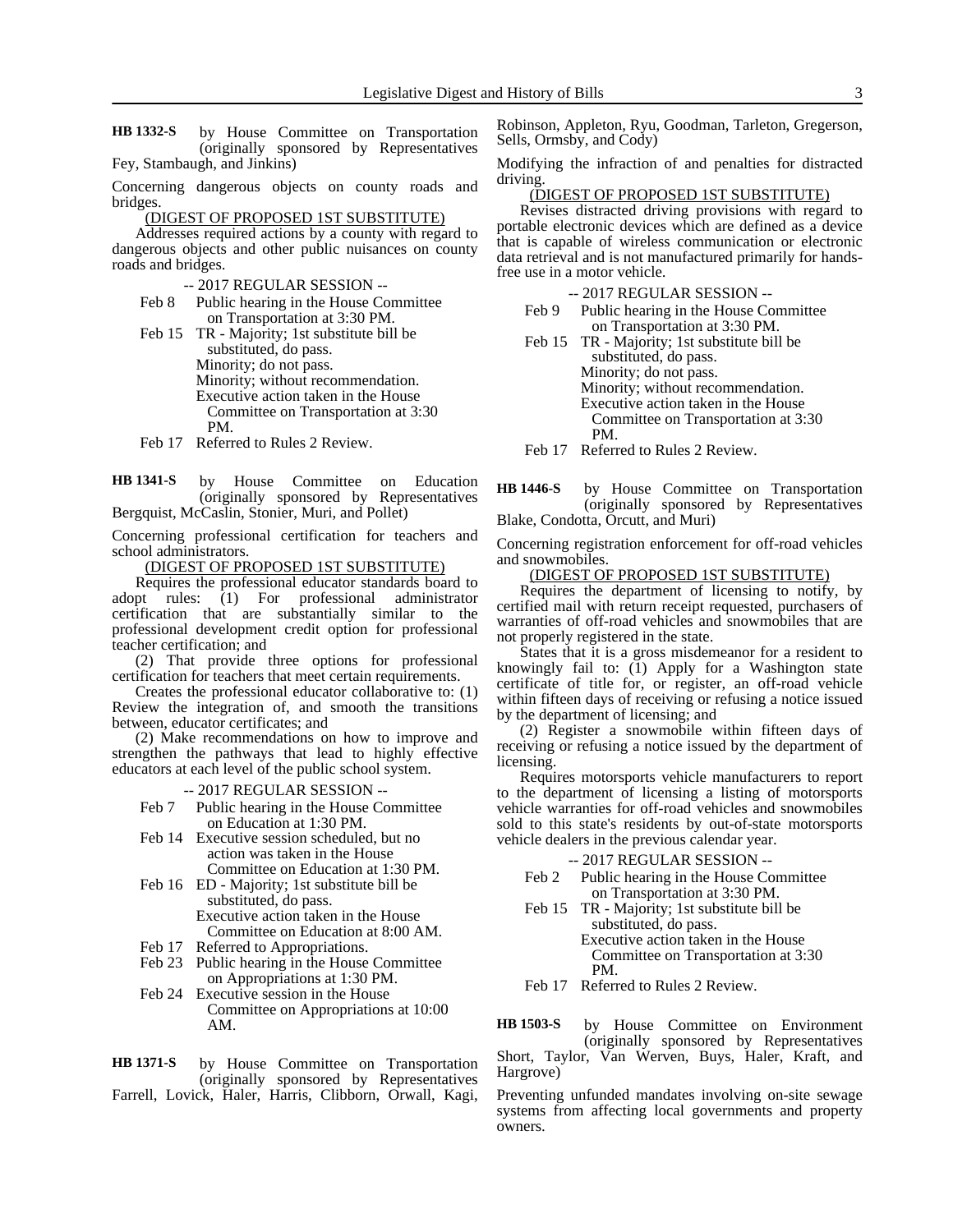### (DIGEST OF PROPOSED 1ST SUBSTITUTE)

States that the growth management act does not preclude certain counties from authorizing inspections of on-site sewage systems to be conducted by a homeowner, a homeowner's family member, or a homeowner's tenant if he or she has completed certification requirements specified by the county.

Allows a county to rely on self-inspection of on-site sewage systems for the purpose of protecting the quality or quantity of surface or groundwater resources.

- -- 2017 REGULAR SESSION --
- Jan 30 Public hearing in the House Committee on Environment at 1:30 PM.
- Feb 16 ENVI Majority; 1st substitute bill be substituted, do pass. Minority; do not pass. Executive action taken in the House Committee on Environment at 8:00 AM.
- Feb 17 Referred to Rules 2 Review.

by House Committee on Environment (originally sponsored by Representatives Pike, Blake, Wylie, Peterson, Harris, Vick, Manweller, Tarleton, Orcutt, Farrell, Haler, Dent, Fey, Sells, Kraft, Johnson, MacEwen, Chandler, Stambaugh, Van Werven, Dye, Doglio, and Springer) **HB 1504-S**

Concerning rail dependent uses for purposes of the growth management act and related development regulations.

(DIGEST OF PROPOSED 1ST SUBSTITUTE)

Authorizes counties and cities to adopt development regulations to: (1) Assure that agriculture, forest, and mineral resource lands adjacent to short line railroads may be developed for freight rail dependent uses; and

(2) Require buffers sufficient to prevent encroachment on or impacts to the adjacent resource lands.

Authorizes the transportation element required by RCW 36.70A.070 (section 4 of this act) to include development of freight rail dependent uses on land adjacent to a short line railroad.

Authorizes development regulations to be modified to include development of freight rail dependent uses that do not require urban government services in rural lands.

#### -- 2017 REGULAR SESSION --

- Jan 31 Public hearing in the House Committee on Environment at 1:30 PM.
- Feb 16 ENVI Majority; 1st substitute bill be substituted, do pass. Executive action taken in the House Committee on Environment at 8:00 AM.
- Feb 17 Referred to Rules 2 Review.

by House Committee on Education (originally sponsored by Representatives Lytton, Sullivan, Dolan, and Santos) **HB 1511-S**

Concerning the learning assistance program.

(DIGEST OF PROPOSED 1ST SUBSTITUTE)

Allocates funding to provide supplemental instruction and services for students who are not meeting academic standards: (1) In schools with high concentrations of students eligible for free and reduced-price meals and

students who are eligible pupils in the transitional bilingual instruction program; and

(2) Based on the district's enrollment of homeless students and foster students.

Requires a school building, in order to qualify for a learning assistance concentration allocation, to have a combined percentage of students eligible for free and reduced-price meals in the prior school year and students who are eligible pupils in the transitional bilingual instruction program that exceeds the state average for the prior school year.

Requires a school district, in order to qualify for a foster-homeless student learning assistance allocation, to provide documentation of the number of its enrolled foster students and homeless students to the superintendent of public instruction.

Allows funds for the learning assistance program to be expended for purposes of reading and literacy improvement strategy.

Makes the extended learning opportunities program available also to ninth and tenth grade students.

-- 2017 REGULAR SESSION --

- Feb 13 Public hearing in the House Committee on Education at 1:30 PM.
- Feb 14 Executive session scheduled, but no action was taken in the House Committee on Education at 1:30 PM.
- Feb 16 ED Majority; 1st substitute bill be substituted, do pass. Minority; do not pass. Minority; without recommendation. Executive action taken in the House Committee on Education at 8:00 AM.
- Feb 17 Referred to Appropriations.

by House Committee on Early Learning & Human Services (originally sponsored by **HB 1617-S**

Representatives Ortiz-Self, Farrell, and Riccelli)

Concerning child welfare volunteer guardian ad litem program requirements.

### (DIGEST OF PROPOSED 1ST SUBSTITUTE)

Requires guardian ad litem programs to: (1) With volunteer guardian ad litem coordinators, ensure that those coordinators supervise no more than thirty volunteer guardians ad litem; and

(2) Provide additional training to volunteer guardian ad litem coordinators to include the screening of volunteer guardian ad litem reports before those reports are submitted to the court.

-- 2017 REGULAR SESSION --

- Feb 10 Public hearing in the House Committee on Early Learning & Human Services at 10:00 AM.
- Feb 15 ELHS Majority; 1st substitute bill be substituted, do pass. Executive action taken in the House Committee on Early Learning & Human Services at 1:30 PM.
- Feb 17 Referred to Rules 2 Review.
- by House Committee on Early Learning & Human Services (originally sponsored by **HB 1639-S**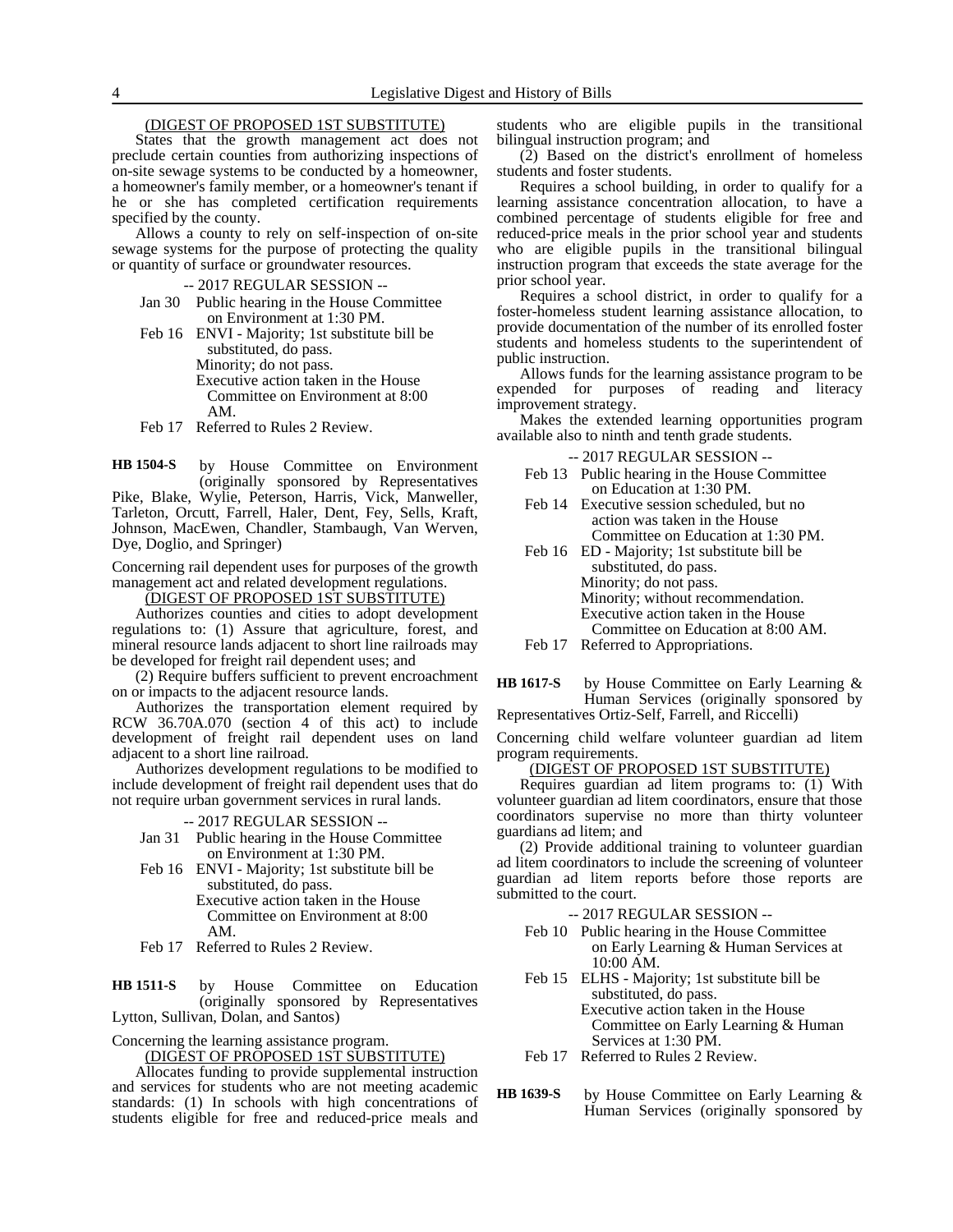Representatives Ortiz-Self, Dent, Frame, Kagi, Goodman, Fey, and Doglio)

Creating a specialized child care pilot program for vulnerable children.

(DIGEST OF PROPOSED 1ST SUBSTITUTE)

Requires the department of early learning to: (1) Establish a two-year pilot program in four licensed child care facilities to provide multitiered behavior support, including specialized trauma informed care, for children from birth to five years of age; and

(2) Convene an advisory council on trauma informed care to, among other duties, advise the department in the development and implementation of the pilot program.

Expires January 1, 2020.

-- 2017 REGULAR SESSION --

- Feb 14 Public hearing in the House Committee on Early Learning & Human Services at 8:00 AM.
- Feb 15 ELHS Majority; 1st substitute bill be substituted, do pass.

Executive action taken in the House Committee on Early Learning & Human Services at 1:30 PM.

- Feb 17 Referred to Appropriations.
- Feb 23 Public hearing in the House Committee on Appropriations at 1:30 PM.
- Feb 24 Executive session in the House Committee on Appropriations at 10:00 AM.

by House Committee on Early Learning & Human Services (originally sponsored by **HB 1661-S**

Representatives Kagi, Sullivan, Dent, Senn, Muri, Kilduff, Klippert, Frame, Goodman, Ortiz-Self, Wilcox, Lovick, Hargrove, Clibborn, Lytton, Appleton, Fitzgibbon, Orwall, Kloba, Sells, Fey, Macri, Bergquist, Pollet, Hudgins, Robinson, Stanford, and Slatter; by request of Office of the Governor)

Creating the department of children, youth, and families. (DIGEST OF PROPOSED 1ST SUBSTITUTE)

Creates the department of children, youth, and families.

Creates the office of innovation, alignment, and accountability, within the office of the governor, with the primary duties and focus on developing and presenting a plan for the establishment of the department of children, youth, and families.

Requires the office of the family and children's ombuds to establish the oversight board for children, youth, and families to monitor and ensure that the department of children, youth, and families achieves the stated outcomes of this act and complies with administrative acts, relevant statutes, rules, and policies pertaining to early learning, juvenile rehabilitation, juvenile justice, and children and family services.

Transitions the office of innovation, alignment, and accountability from the office of the governor to be an office within the department of children, youth, and families.

Abolishes the department of early learning and transfers its powers, duties, and functions to the department of children, youth, and families.

Transfers the powers, duties, and functions of the department of social and health services, pertaining to

child welfare services under chapters 13.34, 13.36, 13.38, 13.50, 13.60, 13.64, 26.33, 26.44, 74.13, 74.13A, 74.14B, 74.14C, and 74.15 RCW, to the department of children, youth, and families.

Repeals the legislative children's oversight committee and transfers its duties to the oversight board for children, youth, and families.

-- 2017 REGULAR SESSION --

- Feb 3 Public hearing in the House Committee on Early Learning & Human Services at 10:00 AM.
- Feb 14 ELHS Majority; 1st substitute bill be substituted, do pass. Minority; do not pass. Minority; without recommendation. Executive action taken in the House Committee on Early Learning & Human Services at 8:00 AM.
- Feb 17 Referred to Appropriations.
- Feb 22 Public hearing in the House Committee on Appropriations at 1:30 PM.
- Feb 23 Executive session scheduled, but no action was taken in the House Committee on Appropriations at 1:30 PM.
- Feb 24 Executive session in the House Committee on Appropriations at 10:00 AM.

by House Committee on Business & Financial Services (originally sponsored by Representatives Kirby and Ormsby) **HB 1804-S**

Addressing financial responsibility insurance requirements with respect to motorcycles, motor-driven cycles, and mopeds.

(DIGEST OF PROPOSED 1ST SUBSTITUTE)

Requires a person, who is at least eighteen years old, to be insured under a motor vehicle liability policy with certain liability limits or satisfy certain other requirements if he or she is operating a motorcycle, a motor-driven cycle, or a moped, and is not wearing a motorcycle helmet.

Exempts a person wearing a motorcycle helmet from the requirement above.

- -- 2017 REGULAR SESSION --
- Feb 14 Public hearing in the House Committee on Business & Financial Services at 8:00 AM.
- Feb 15 BFS Majority; 1st substitute bill be substituted, do pass. Minority; do not pass. Minority; without recommendation. Executive action taken in the House Committee on Business & Financial Services at 1:30 PM.
- Feb 17 Referred to Transportation.

by House Committee on Early Learning & Human Services (originally sponsored by Representatives Kilduff, Rodne, Senn, Muri, Lovick, **HB 1815-S**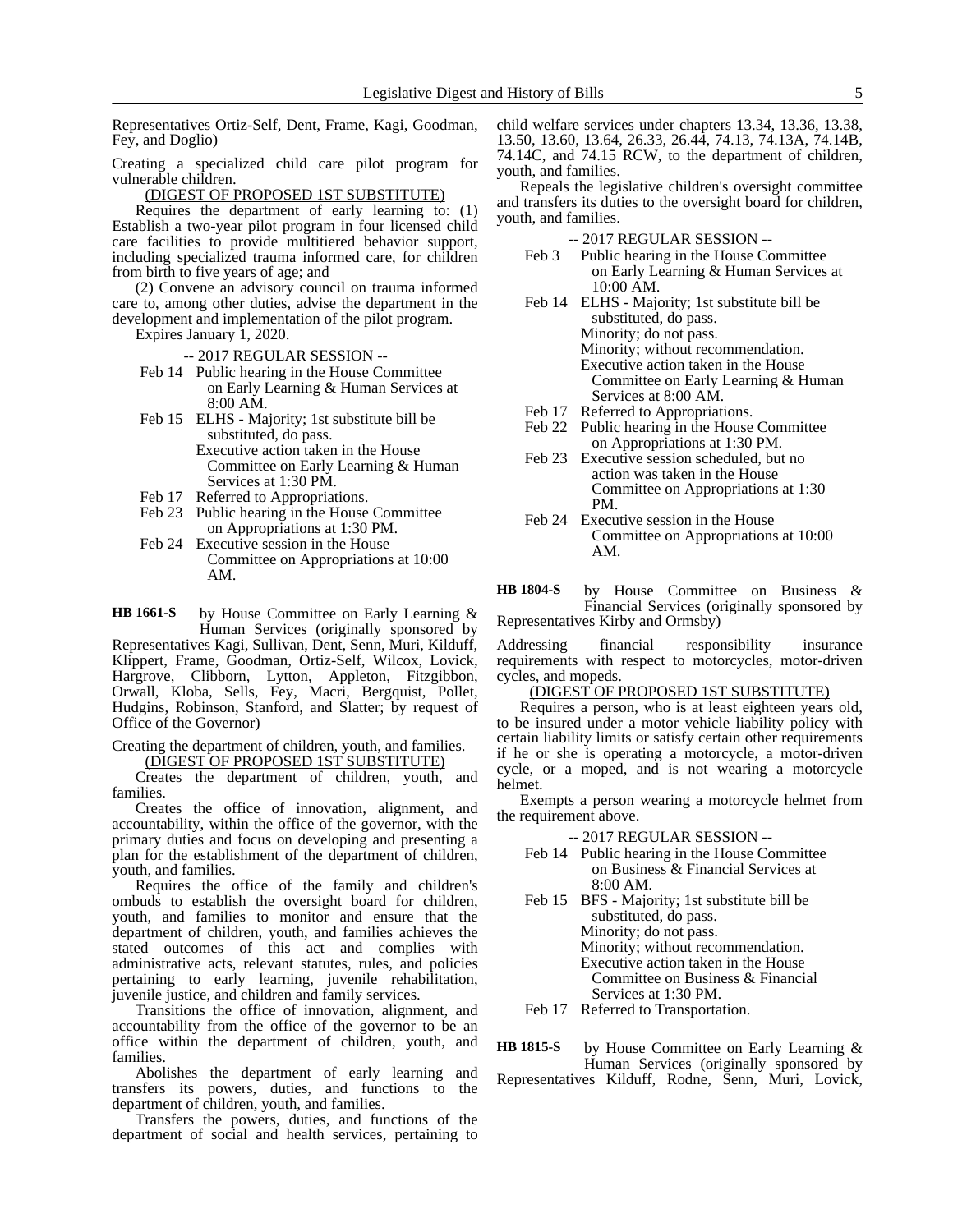Ortiz-Self, Orwall, and Frame; by request of Department of Social and Health Services)

Concerning the rights of an alleged parent in dependency proceedings.

(DIGEST OF PROPOSED 1ST SUBSTITUTE)

Revises the definition of "parent" for purposes of chapter 13.04 RCW and provides a definition for "parent" for purposes of chapter 13.34 RCW for purposes of child welfare proceedings.

- -- 2017 REGULAR SESSION --
- Feb 15 Public hearing in the House Committee on Early Learning & Human Services at 1:30 PM.

Feb 17 ELHS - Majority; 1st substitute bill be substituted, do pass. Referred to Rules 2 Review. Executive action taken in the House Committee on Early Learning & Human Services at 10:00 AM.

by House Committee on Early Learning & Human Services (originally sponsored by Representatives Macri, DeBolt, Pellicciotti, Kilduff, Robinson, Hudgins, Stonier, Sawyer, Jinkins, Lovick, Ortiz-Self, Tarleton, Young, McBride, Ormsby, Stanford, Doglio, Slatter, Santos, and Fey) **HB 2014-S**

Collecting data on hunger in Washington state.

(DIGEST OF PROPOSED 1ST SUBSTITUTE)

Requires the department of health to: (1) Conduct research on food insecurity in the state; and

(2) Add the United States department of agriculture two-question food insecurity screen to the behavioral risk factor surveillance system survey.

Increases data disaggregation and alignment across state agencies.

-- 2017 REGULAR SESSION --

Feb 15 Public hearing in the House Committee on Early Learning & Human Services at 1:30 PM.

Feb 17 ELHS - Majority; 1st substitute bill be substituted, do pass. Minority; do not pass. Minority; without recommendation. Referred to Appropriations. Executive action taken in the House Committee on Early Learning & Human Services at 10:00 AM.

by Representatives J. Walsh, Blake, Kraft, MacEwen, Griffey, Barkis, Stambaugh, Van Werven, Buys, Haler, and Muri **HB 2133**

Encouraging the economic vitality of rural food and forest product businesses.

Requires the department of agriculture to: (1) Establish a pilot program to create an omnibus permitting process for businesses that process or engage in other value-added activities that involve: (a) Raw products of agriculture, fisheries, and aquaculture, including shellfish aquaculture; (b) food, food products, or cottage food products; (c) forest products; and (d) specialized forest products, processed cedar products, or specialty wood; and

(2) Coordinate with the office of regulatory assistance and state agencies and local governments responsible for issuing each permit included in the omnibus permit, including the department of ecology, the department of health, and the relevant county.

Prohibits the department from charging an additional fee for the use of the omnibus permitting process.

Requires the department of ecology to: (1) Undertake a comprehensive analysis of common value-added food and forest product manufacturing processes that generate wastes;

(2) Consult with the department of natural resources and the department of agriculture in identifying common food and forest product production processes and their associated wastes; and

(3) When making grants or loans for water pollution control facilities, consider whether the project will support the viability of local agriculture, aquaculture, fisheries, or silviculture, and associated food or forest product processing.

Requires the community economic revitalization board, when prioritizing each proposed public facilities project, to consider whether the project will support rural economic development by facilitating the long-term sustainability of local agriculture, aquaculture, fisheries, and silviculture, and associated food and forest product processing activities.

-- 2017 REGULAR SESSION --

Feb 24 First reading, referred to Technology & Economic Development (Not Officially read and referred until adoption of Introduction report).

by Representatives Tarleton and Frame **HB 2134**

Creating a limited purpose state public development advisory committee.

Creates the limited-purpose state public development advisory committee, hereafter known as the Interbay committee, to make recommendations regarding the highest public benefit and future economic development uses for the Washington army national guard armory facility in the city of Seattle.

-- 2017 REGULAR SESSION --

Feb 24 First reading, referred to Community Development, Housing & Tribal Affairs (Not Officially read and referred until adoption of Introduction report).

#### **Senate Bills**

by Senate Committee on Human Services, Mental Health & Housing (originally sponsored by Senator O'Ban) **SB 5106-S**

Clarifying obligations under the involuntary treatment act. (AS OF SENATE 2ND READING 2/23/17)

Revises the involuntary treatment act with regard to: Clarifying obligations;

- (2) Joel's law amendments;
- (3) Less restrictive alternative revocations;
- (4) Initial detention investigations; and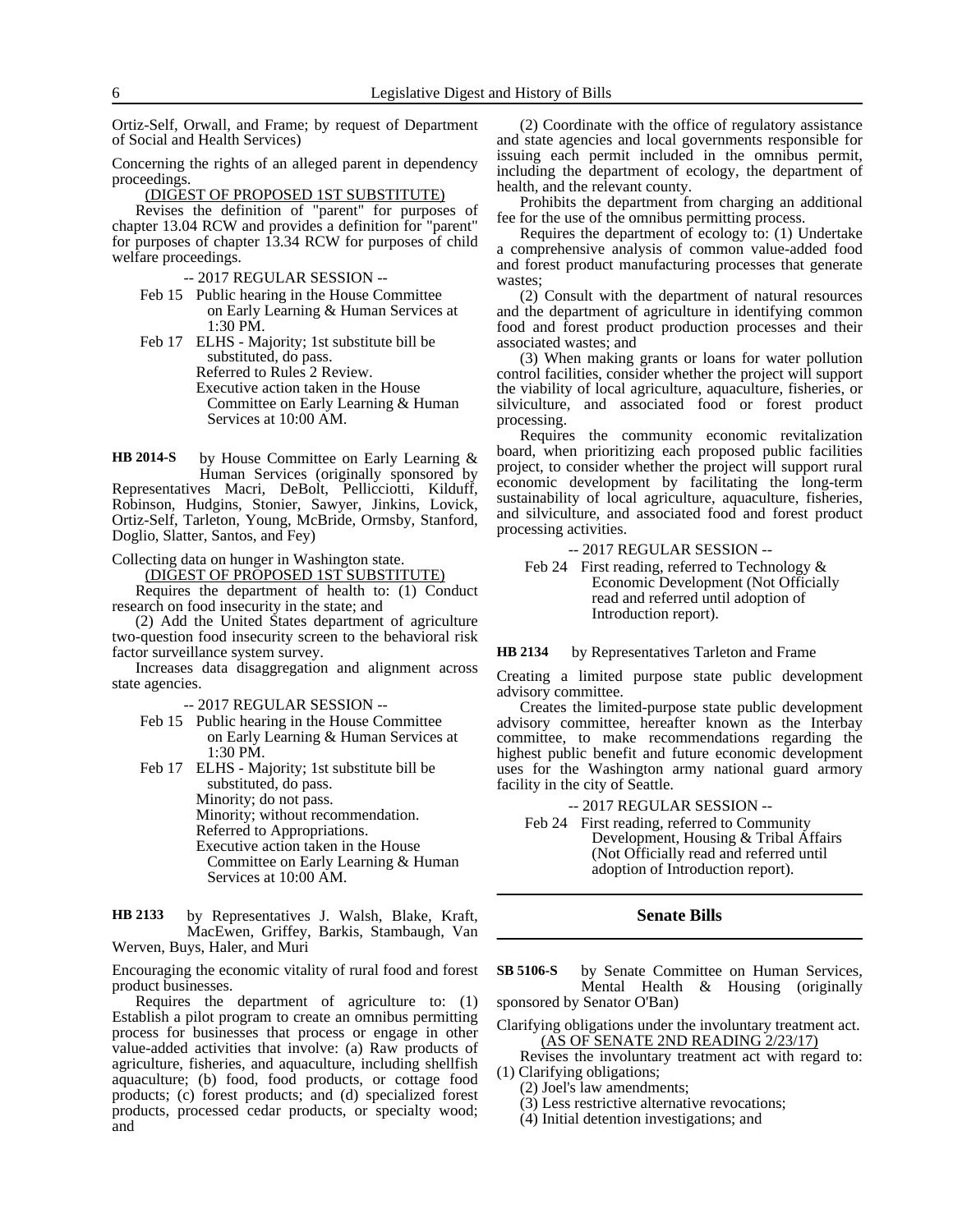(5) Evaluation and petition by chemical dependency professionals.

- -- 2017 REGULAR SESSION --
- Jan 17 Public hearing in the Senate Committee on Human Services and Mental Health & Housing at 1:30 PM.
- Jan 30 HSMH Majority; 1st substitute bill be substituted, do pass. Executive action taken in the Senate Committee on Human Services and Mental Health & Housing at 1:30 PM.
- Feb 1 Passed to Rules Committee for second reading.
- Feb 7 Placed on second reading by Rules Committee.
- Feb 23 1st substitute bill substituted. Floor amendment(s) adopted. Rules suspended. Placed on Third Reading. Third reading, passed; yeas, 49; nays, 0; absent, 0; excused, 0. -- IN THE HOUSE --
- Feb 24 First reading, referred to Judiciary (Not Officially read and referred until adoption of Introduction report).

by Senate Committee on Law & Justice (originally sponsored by Senators Pedersen, **SB 5552-S**

Zeiger, Frockt, Takko, O'Ban, Fain, and Hobbs)

Concerning firearms sales and transfers.

(AS OF SENATE 2ND READING 2/23/17)

Exempts the following from the definition of "firearm" for purposes of chapter 9.41 RCW (firearms and dangerous weapons): A flare gun or other pyrotechnic visual distress signaling device, or a powder-actuated tool or other device designed solely to be used for construction purposes.

Exempts the following from the definition of "transfer" for purposes of chapter 9.41 RCW (firearms and dangerous weapons): The delivery of a firearm owned or leased by an entity licensed or qualified to do business in the state to, or return of the firearm by, any of that entity's employees or agents for lawful purposes in the ordinary course of business.

Exempts a temporary transfer of possession of a firearm from background checks and other firearm-related requirements if: (1) The transfer is intended to prevent suicide or self-inflicted great bodily harm;

(2) The transfer lasts only as long as reasonably necessary to prevent death or great bodily harm;

(3) The firearm is not used by the transferee for any purpose for the duration of the temporary transfer;

(4) The transferee and the firearm remain in the presence of the transferor; or

(5) The sale or transfer is to a purchaser or transferee who is a licensed collector and the firearm being sold or transferred is a curio or relic.

- -- 2017 REGULAR SESSION --
- Jan 31 Public hearing in the Senate Committee on Law & Justice at 10:00 AM.
- Feb 8 Executive session scheduled, but no action was taken in the Senate Committee on Law & Justice at 8:00 AM.
- Feb 9 LAW Majority; 1st substitute bill be substituted, do pass. Executive action taken in the Senate Committee on Law & Justice at 10:00 AM.
- Feb 10 Passed to Rules Committee for second reading.
- Feb 14 Placed on second reading by Rules Committee.
- Feb 23 1st substitute bill substituted. Floor amendment(s) adopted. Rules suspended. Placed on Third Reading. Third reading, passed; yeas, 49; nays, 0;

absent, 0; excused, 0. -- IN THE HOUSE --

Feb 24 First reading, referred to Judiciary (Not Officially read and referred until adoption of Introduction report).

by Senators Walsh, Rolfes, Angel, Warnick, Wellman, Conway, Rivers, Takko, Schoesler, **SB 5853**

Zeiger, Brown, Billig, Bailey, Fain, Hasegawa, and Hobbs

Concerning career and technical education funding.

Addresses the allowable uses of funding provided for career and technical education.

Prohibits the maximum allowable indirect cost for exploratory and preparatory career and technical education courses from exceeding five percent of the allocation received by a school district.

-- 2017 REGULAR SESSION --

Feb 24 First reading, referred to Ways & Means.

#### by Senators O'Ban, Becker, Rivers, Rossi, Zeiger, and Sheldon **SB 5854**

Nullifying the imposition of certain taxes within regional transit authority boundaries.

Authorizes taxes approved by regional transit authority voters to be nullified within the complete boundaries of a city or county within a regional transit authority if certain conditions are met.

-- 2017 REGULAR SESSION --

Feb 24 First reading, referred to Transportation.

### **Senate Joint Memorials**

by Senators Bailey, Frockt, Rivers, Darneille, Angel, Conway, Zeiger, Sheldon, Schoesler, Rolfes, Keiser, Walsh, Warnick, Brown, Honeyford, Wilson, Ranker, O'Ban, Braun, Becker, Miloscia, Baumgartner, Short, Fortunato, and Pearson **SJM 8010**

Requesting surplus federal government equipment needed for earthquake and tsunami preparedness.

Requests surplus federal government equipment needed for earthquake and tsunami preparedness.

-- 2017 REGULAR SESSION --

Feb 24 First reading, referred to State Government.